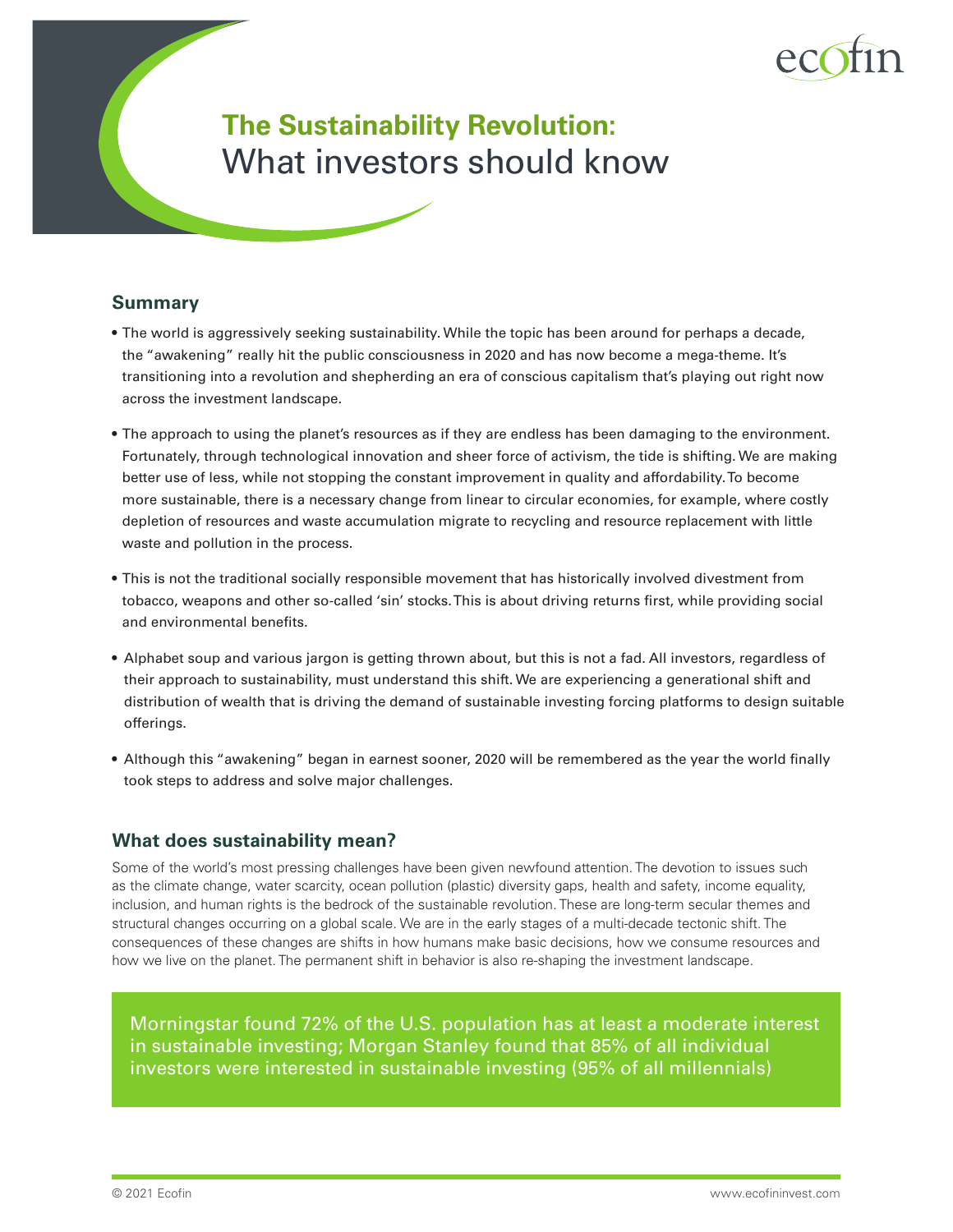# **What is driving this revolution?**

### **We see a convergence of 3 forces:**

1. Technological innovation: driving cost declines and efficiency improvements



### 2. Policy shifts: aggressive action by global leaders

- Governments
	- Most countries have translated their commitments to the Paris Agreement into laws, policy documents and national targets, and these are evolving and pushing further almost constantly.
		- Conference of the Parties (COP)
		- EU Taxonomy for sustainable activities
		- Low-Carbon Fuel Standard (LCFS) program
		- Renewable Portfolio Standards
		- Likelihood of standardization between EU, UK and U.S. as well as a push by the SEC for ESG disclosures and the DoL's recent decision on ESG
- Corporates
	- Irrespective of the actions of governments, many companies are developing and implementing strategic and operational shifts – some directional, some seismic – to make their businesses more sustainable, less carbon-intensive and more socially focused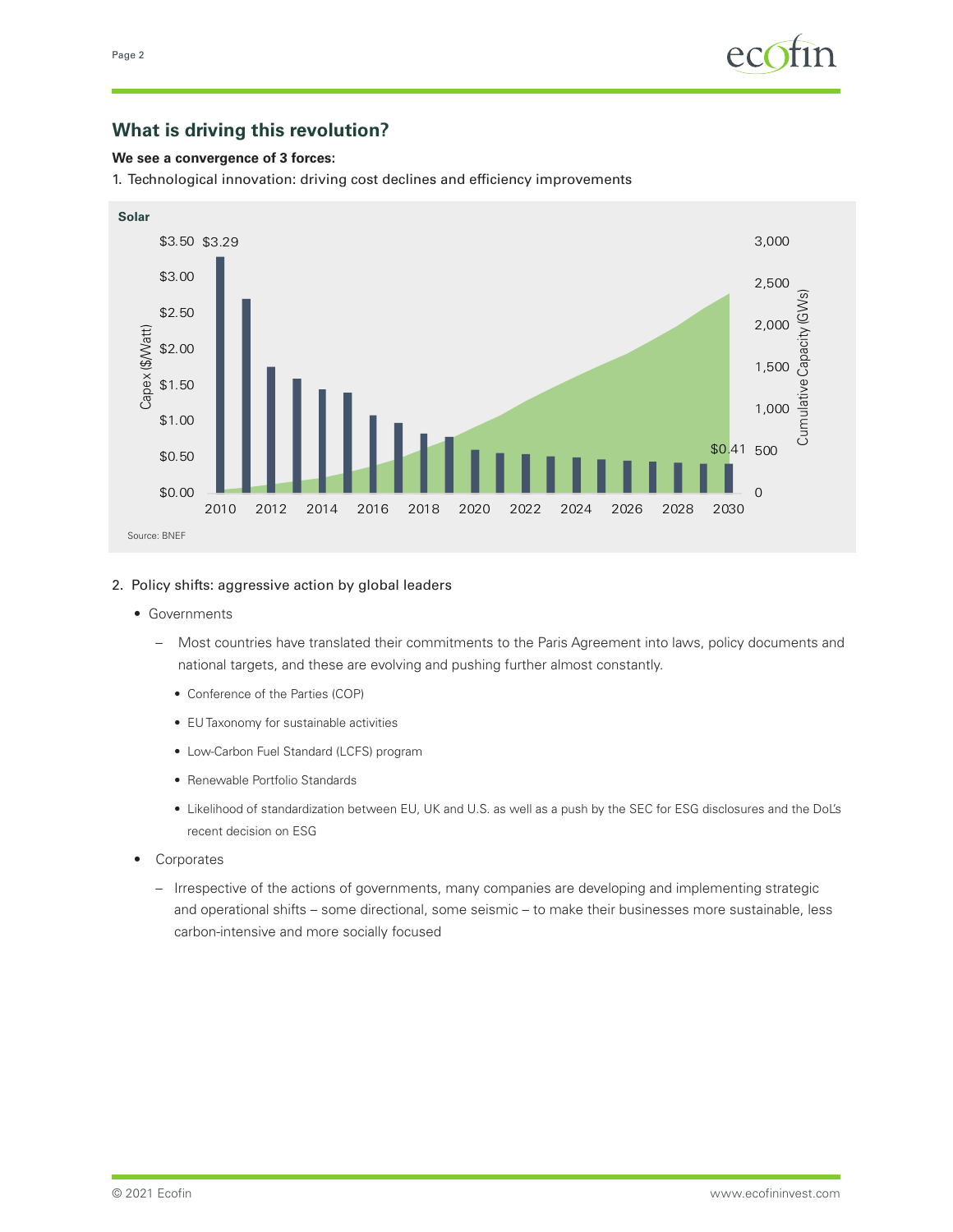– A circular economy will promote more sustainable activities and favor more durable business models. In turn, strong sustainability credentials will positively impact business growth and performance. Therefore, companies which take a stakeholder view of their business as opposed to a purely shareholder view are more likely to deliver sustainable wealth creation and align their business behavior with the long-term interests of investors.

#### **Corporates are increasingly referencing SDGs in their financial discussions**  # of mentions of SDGs and "Sustainable Development Goal(s)" during earnings calls



Source: Reuters, Goldman Sachs Investment Research "Investing in the Sustainable Development Goals", Derek Bingham

- Sustainability requires looking throughout a business and beyond to assess its impact and footprint on the environment, on society as a whole and in communities
	- Net Zero Carbon commitments
	- UN Global Compact
	- Business Roundtable

#### **Tech groups are the biggest corporate buyers of green energy**

Global cumulative offsite power purchase agreements, 2000 to present (MW DC)

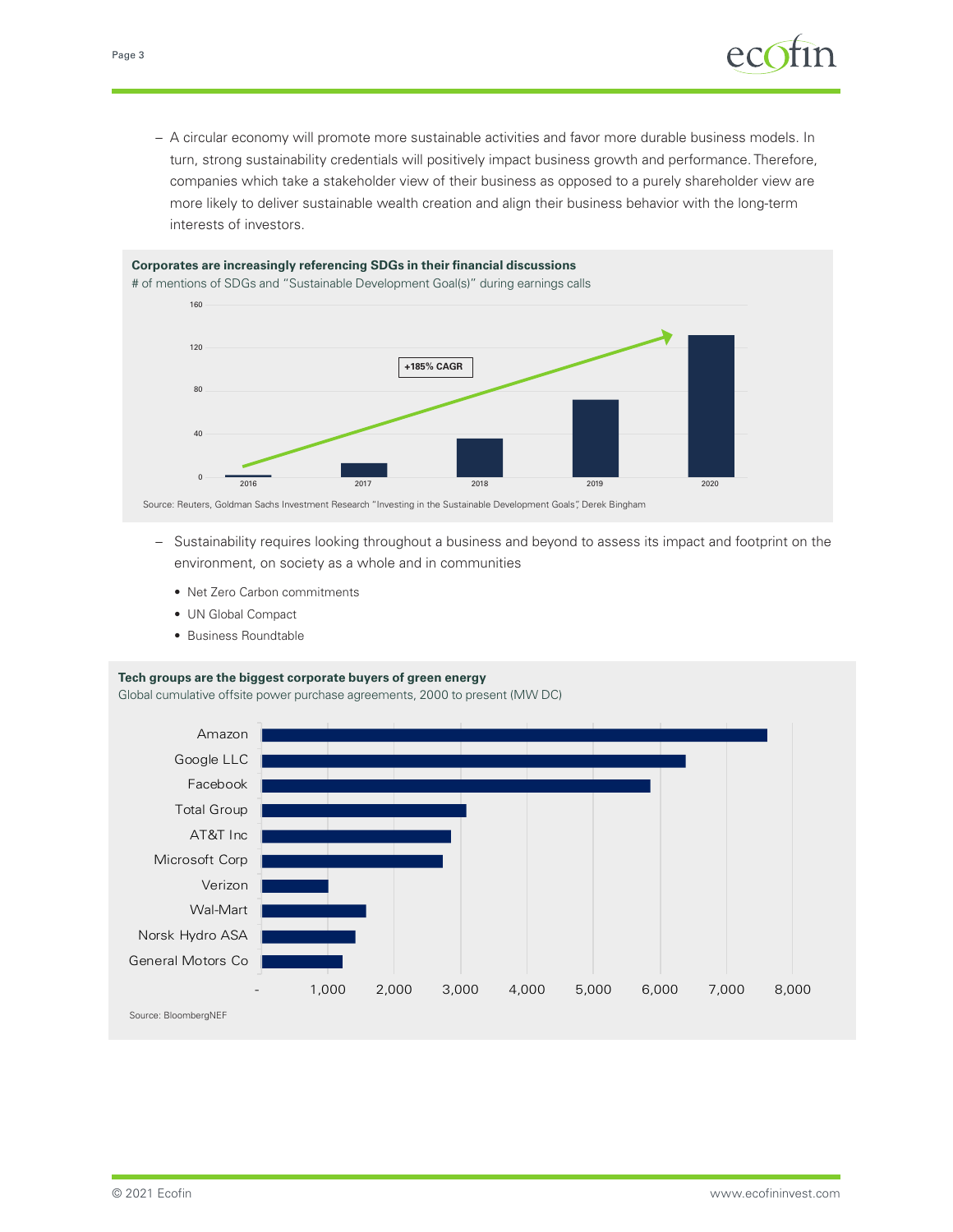

#### 3. Demand for positive societal changes: from consumers and corporates

• Front-page news on everything from climate change to racial injustice and income inequality

**EL V**  $\checkmark$ 

- Global pandemic in combination with social media spotlighting problems and forcing accelerated change
- Multi-generational shift in behavior and lifestyle preferences (e.g., what to buy, who to support, where to live, how to commute)
- Investors and employees are seeing corporations as people and through stakeholder activism compelling them to seek purpose and profits to survive and win



# Extreme inequality was the preexisting condition': How COVID-19 widened America's wealth gap

As 45 million Americans lost their jobs, U.S. billionaires made \$584 billion.



# RACIAL INJUSTICE IN AMERICA

Coverage of Black Lives Matter, police brutality, and the long history of racism in America.

By Catherine Thorbecke and Arielle Mitropoulos June 28, 2020, 10:42 AM . 12 min read **GLOBAL CLIMATE CHANGE NASA** Vital Signs of the Planet

January 14, 2021

2020 Tied for Warmest Year on Record, NASA Analysis Shows

Earth's global average surface temperature in 2020 tied with 2016 as the warmest year on record, according to an analysis by NASA.

## **The UN PRI provides a framework for sustainable investing**

The UN SDGs gives the best summary of the challenges being addressed. The 17 sustainable development goals (SDGs) are the most widely used investor framework for setting, measuring and reporting on impact. This includes major challenges including poverty, gender equality, health of oceans, sustainable communities and more. The SDGs build on decades of work by countries and the UN.

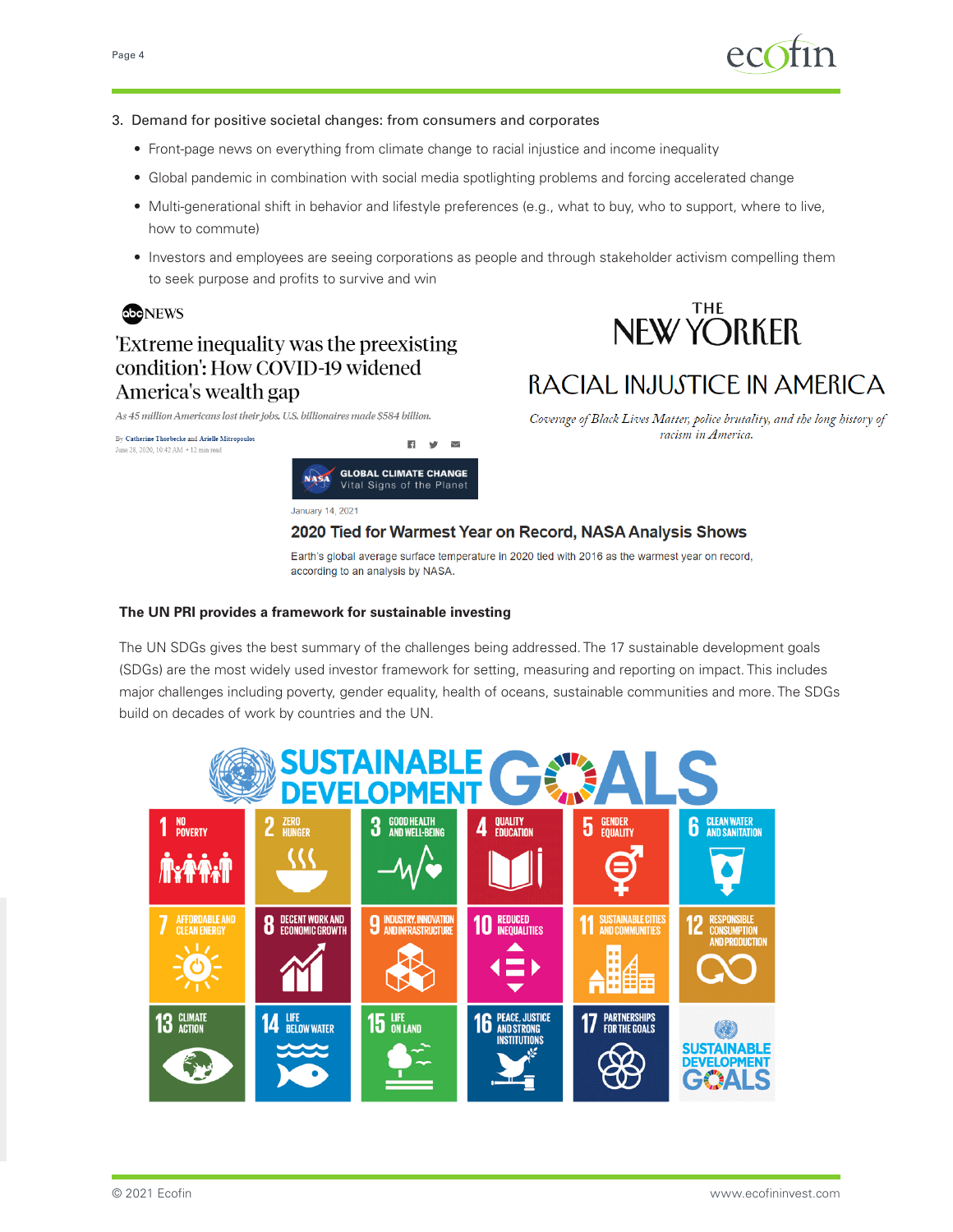

Looking at the most frequently applied SDGs, we believe the following are the major issues that are most important to investors:

#### **Climate change and climate action**

• Clean & affordable energy, reducing emissions, expanding recycling and re-use, improved resource management, efficient transportation, water scarcity and sanitation

#### **Social impact**

• Education, healthcare, affordable living, sustainable communities

What really matters to investors is that we are undergoing a re-imagining of the role and views of success for companies, countries, technologies and leaders. The sustainable capital movement has now joined with employee and consumer activism in holding companies accountable for their impact on society and the environment, and to reward sustainable business practices.

## **How does this translate into portfolio performance?**

After decades of debate and procrastination, it is now clear these forces of change are irreversible and here to stay, strengthened by demands from multiple generations. The power of these forces makes sustainable investing a GARPlike strategy (Growth At a Reasonable Price), and in some cases, tech-like, in which companies' growth potential and valuations are misunderstood. They have aggressive growth prospects where value is not appreciated. The "greenness" and/or "social-ness" is not properly valued.

Why is that? A number of reasons starting with the main fact that addressing societal and environmental challenges can be a highly profitable business. This is part of the conscious capitalism philosophy that businesses should operate ethically while they pursue profits. Many companies are growing their top and bottom lines and benefitting from rapidly improving growth prospects, multiple expansion and lower cost of debt. Moreover, the expanding pool of ESG capital is bringing greater awareness and receptivity to their stocks. In addition, these companies will have better access to talent, be less exposed to certain regulatory risks and the risks posed by environmental and social variables.

The companies that are dedicated to sustainable practices - and providing transparency - are attracting lower costs of capital and experiencing the early stages of a "sustainability premium". As some have said, you cannot put a multiple on a revolution.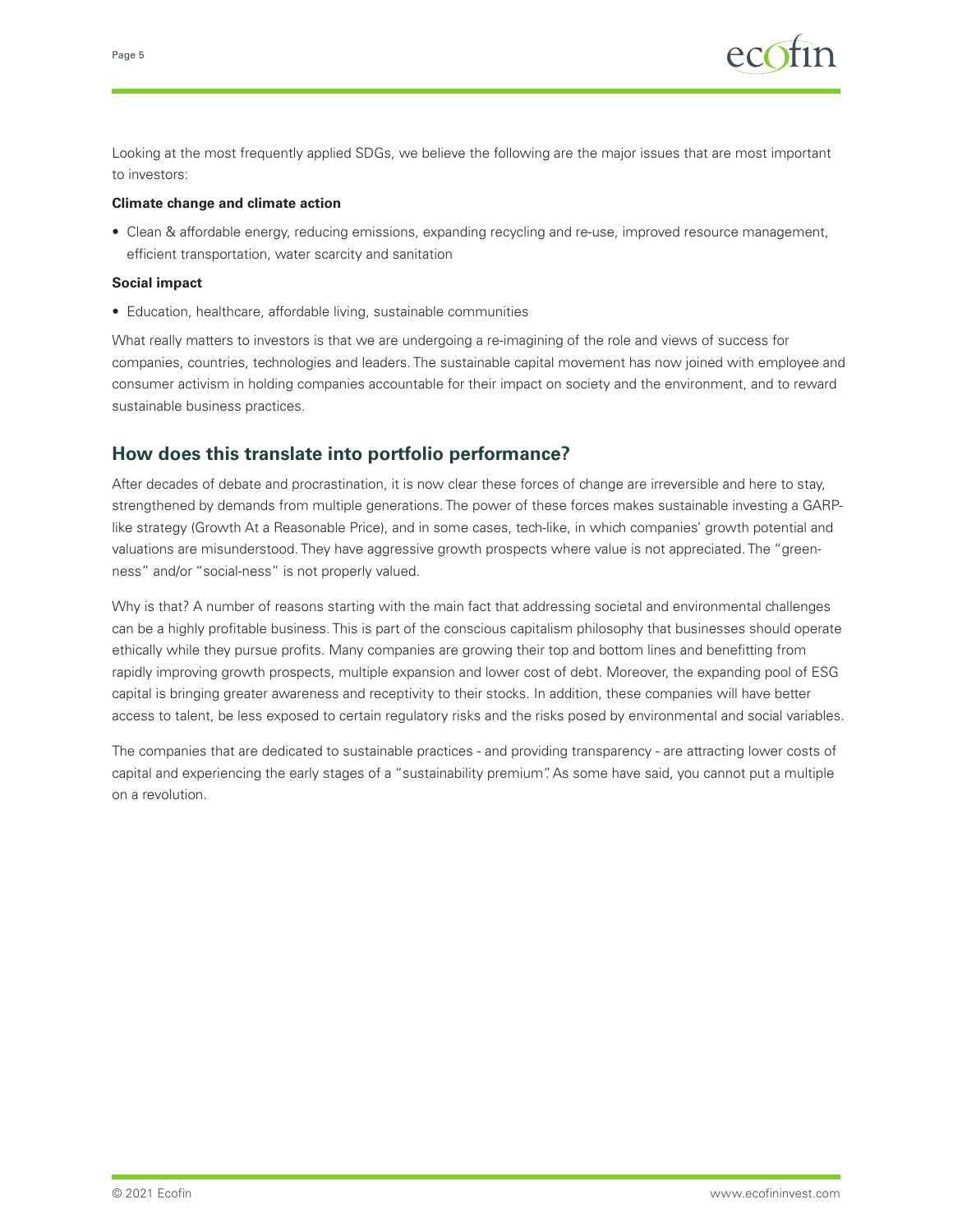

# **Capturing the returns of the sustainability revolution**

Our primary goal at Ecofin is to provide strong risk-adjusted returns for our clients while tackling some of the planet's biggest challenges by investing in companies earning solid returns and doing business in ethical and responsible ways. Here are some examples of global mega-themes, the impact they are having on the world and Ecofin strategies focused on these challenges and solutions.

### **Theme: Renewables 3.0**

Impact: Climate action, affordable and clean energy

- We are in year 1 of a new 15+ year shift
	- 2000 was beginning of the industry with explicit subsidies for clean electricity (low volumes) with new technologies in wind and solar
	- 2015 was a transition of the renewables industry into mainstream; huge progress in technology scale, emergence of economically competitive substitution, and begging of a faster path in penetration in electric grids
	- 2020 was the very beginning of renewable electricity transmitting into non-electricity markets and end products:
		- Transportation: decade of the rise of EVs
		- Plastics
		- Liquid fuel alternatives
		- Industrial heat
	- Has potential for greater pricing power and margins than the volume growth of 2.0



#### **Theme: Rise of electric transportation**

Impact: Climate action, affordable and clean energy

• Sales of EV units expands rapidly – best investment theme is riding unit sales growth in EVs themselves, all the components inside an EV car experience explosive growth. Semiconductors and materials, electrical components, batteries.

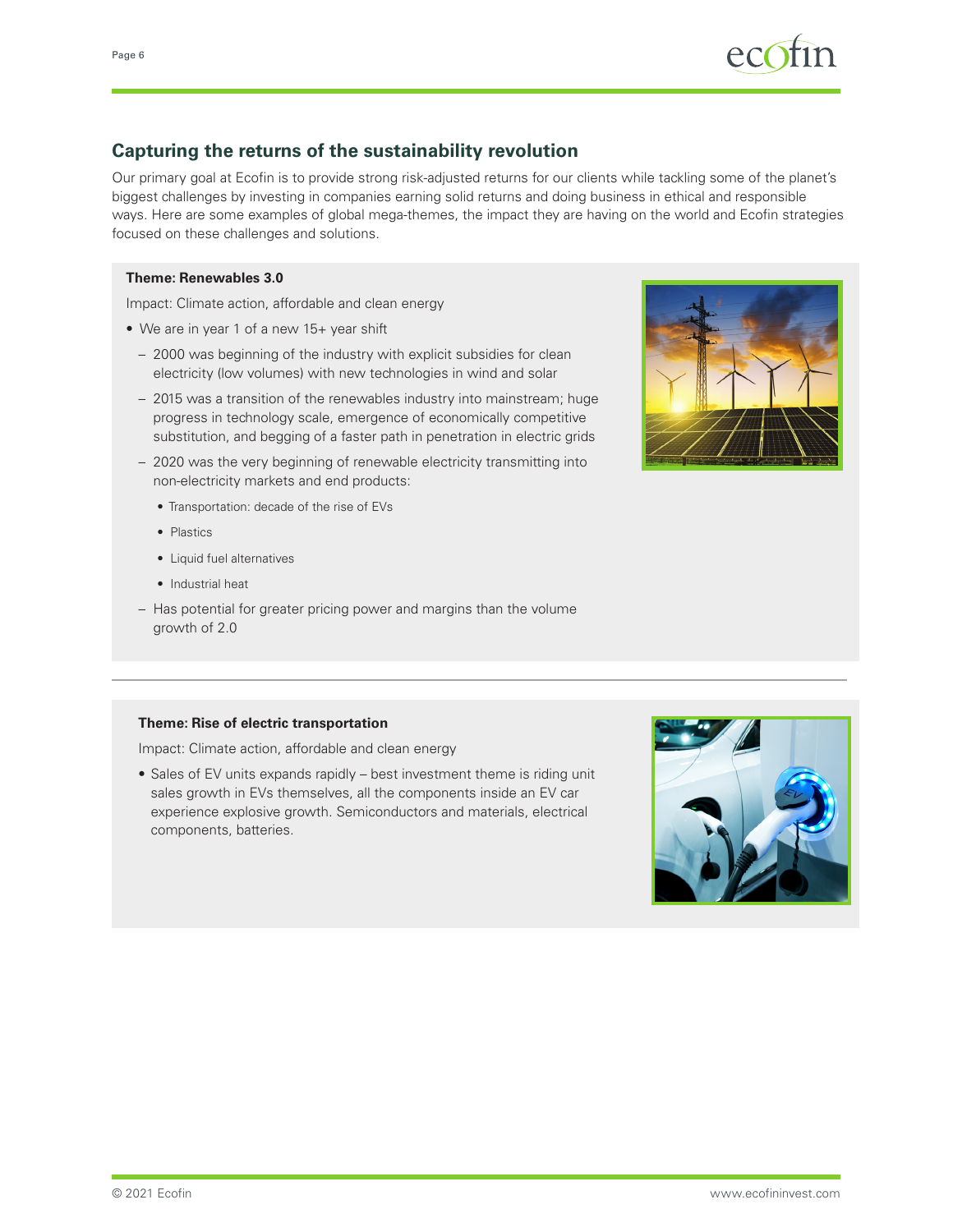

#### **Theme: Rise of 'electricity at home' as a larger growth industry**

Impact: Climate action, affordable and clean energy

- Power is being decentralized such that most can begin to generate power and capture energy efficiency benefits at home
- Growth in retail consumption as digitisation and 'work from anywhere' become more structural.
- Home solar and battery storage products expand rapidly. Nobody can handle 'being down' from electric service anymore
- Heat pumps replacing gas/oil boilers for home heating (and A/C) (operating cost and emissions savings; big policy push by governments also)



#### **Theme: Sustainable project finance is rapidly evolving and growing**

Impact: Climate action, pollution reduction, clean energy

- Waste-to-Energy
	- Bioenergy and biofuel is nearly comparable in size at 44% of U.S. renewable energy consumption, versus 55% for wind, solar, and hydro combined
	- RNG production facilities operating in the U.S. at year-end increased to 157, up 78% in 2019 with 76 new projects under construction and another 79 projects in planning, suggesting continued strong growth in RNG production into 2021.
- Waste-to-Value
	- 2020 was a promising year for plastic and food-waste recycling, including targeted corporate sustainability goals, the formation of new recycling alliances, and the development of new technologies for commercial scale-up.
	- Several new projects involving the anaerobic digestion of food waste are under construction or planned for 2021, typically produce RNG and other value-added co-products, while diverting methane-producing organics from landfills, thereby reducing greenhouse gas emissions.

Sources: 2019 Dairy-Derived Biogas Guide, 2019 AGA Natural Gas Facts. 2017 Renewable Diesel Report by Gladstein, Biomass Magazine, EIA